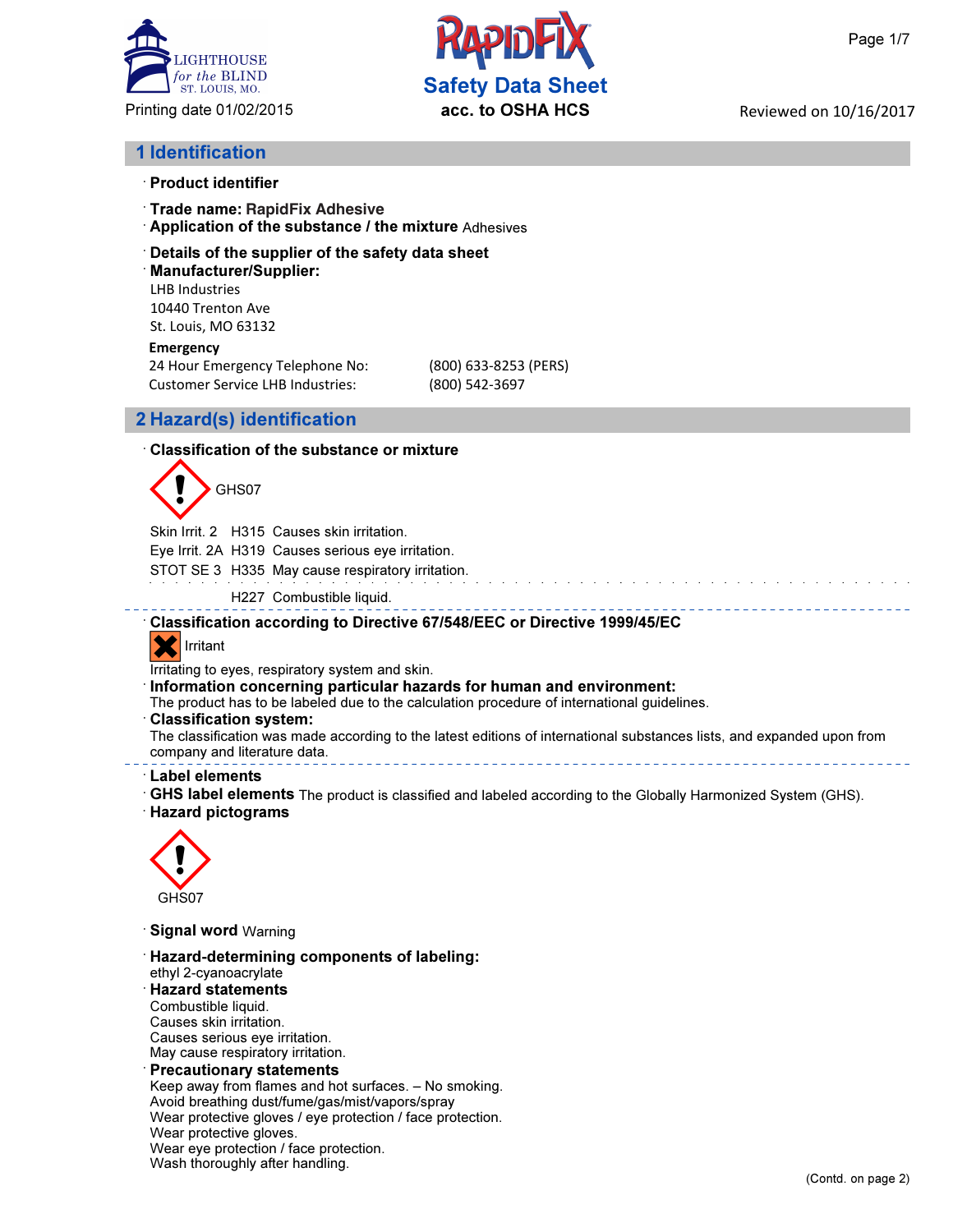## Safety Data Sheet acc. to OSHA HCS

#### Printing date 01/02/2015

#### Trade name: 2004 **RapidFix Adhesive**

(Contd. of page 1) Use only outdoors or in a well-ventilated area. If in eyes: Rinse cautiously with water for several minutes. Remove contact lenses, if present and easy to do. Continue rinsing. Specific treatment (see on this label). IF INHALED: Remove victim to fresh air and keep at rest in a position comfortable for breathing.

Call a poison center/doctor if you feel unwell.

If skin irritation occurs: Get medical advice/attention.

If eye irritation persists: Get medical advice/attention.

In case of fire: Use for extinction: CO2, powder or water spray.

If on skin: Wash with plenty of water.

Take off contaminated clothing and wash it before reuse.

Store locked up.

Store in a well-ventilated place. Keep container tightly closed.

Store in a well-ventilated place. Keep cool.

Dispose of contents/container in accordance with local/regional/national/international regulations.

· Classification system:

#### · NFPA ratings (scale 0 - 4)



 $Fire = 2$  $Reactivity = 0$ 

#### · HMIS-ratings (scale 0 - 4)

| <b>HEALTH</b> | Health = $1$                          |
|---------------|---------------------------------------|
| <b>FIRE</b>   | $2$ Fire = 2                          |
|               | REACTIVITY $\boxed{0}$ Reactivity = 0 |

#### · Other hazards

- · Results of PBT and vPvB assessment
- · PBT: Not applicable.
- · vPvB: Not applicable.

#### 3 Composition/information on ingredients

#### · Chemical characterization: Mixtures

**Description:** Mixture of the substances listed below with nonhazardous additions.

#### Dangerous components:

7085-85-0 ethyl 2-cyanoacrylate 50-100%

#### 4 First-aid measures

#### · Description of first aid measures

- · After inhalation: Supply fresh air; consult doctor in case of complaints.
- · After skin contact: Immediately wash with water and soap and rinse thoroughly.
- · After eye contact: Rinse opened eye for several minutes under running water. If symptoms persist, consult a doctor.
- · After swallowing: Call a doctor immediately.
- · Most important symptoms and effects, both acute and delayed No further relevant information available.

Indication of any immediate medical attention and special treatment needed

No further relevant information available.

#### 5 Fire-fighting measures

- · Extinguishing media
- · Suitable extinguishing agents:
- CO2, extinguishing powder or water spray. Fight larger fires with water spray or alcohol resistant foam.
- · Special hazards arising from the substance or mixture No further relevant information available.
- · Advice for firefighters

· Protective equipment: No special measures required.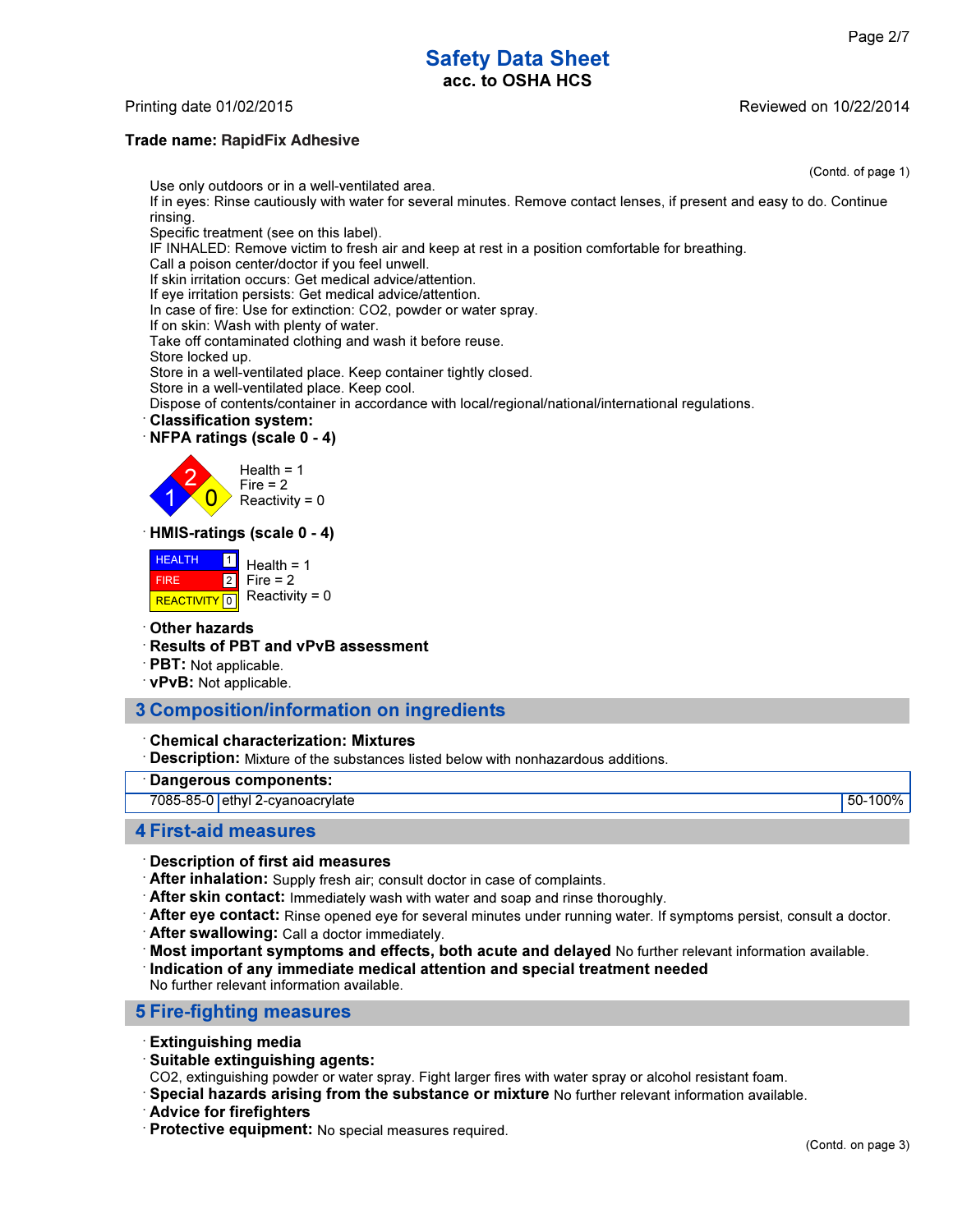### Safety Data Sheet acc. to OSHA HCS

Trade name: 2004 **RapidFix Adhesive**

Printing date 01/02/2015 Reviewed on 10/22/2014

(Contd. of page 2)

#### 6 Accidental release measures

- · Personal precautions, protective equipment and emergency procedures Not required.
- $\cdot$  Environmental precautions: Do not allow to enter sewers/ surface or ground water.
- Methods and material for containment and cleaning up: Absorb with liquid-binding material (sand, diatomite, acid binders, universal binders, sawdust). Ensure adequate ventilation.
- Reference to other sections See Section 7 for information on safe handling. See Section 8 for information on personal protection equipment. See Section 13 for disposal information.

#### 7 Handling and storage

#### · Precautions for safe handling

Ensure good ventilation/exhaustion at the workplace. Prevent formation of aerosols.

· Information about protection against explosions and fires: No special measures required.

- · Conditions for safe storage, including any incompatibilities
- · Storage:
- · Requirements to be met by storerooms and receptacles: No special requirements.
- · Information about storage in one common storage facility: Not required.
- · Further information about storage conditions: Keep receptacle tightly sealed.
- · Specific end use(s) No further relevant information available.

#### 8 Exposure controls/personal protection

- · Additional information about design of technical systems: No further data; see item 7.
- · Control parameters

· Components with limit values that require monitoring at the workplace:

7085-85-0 ethyl 2-cyanoacrylate

TLV Long-term value: 1 mg/m<sup>3</sup>, 0.2 ppm

**Additional information:** The lists that were valid during the creation were used as basis.

- · Exposure controls
- · Personal protective equipment:
- General protective and hygienic measures:

Keep away from foodstuffs, beverages and feed.

Immediately remove all soiled and contaminated clothing.

Wash hands before breaks and at the end of work.

Avoid contact with the eyes and skin.

· Breathing equipment:

In case of brief exposure or low pollution use respiratory filter device. In case of intensive or longer exposure use respiratory protective device that is independent of circulating air.

· Protection of hands:



Protective gloves

The glove material has to be impermeable and resistant to the product/ the substance/ the preparation. Due to missing tests no recommendation to the glove material can be given for the product/ the preparation/ the chemical mixture.

Selection of the glove material on consideration of the penetration times, rates of diffusion and the degradation **Material of gloves** 

The selection of the suitable gloves does not only depend on the material, but also on further marks of quality and varies from manufacturer to manufacturer. As the product is a preparation of several substances, the resistance of the glove material can not be calculated in advance and has therefore to be checked prior to the application.

#### Penetration time of glove material

The exact break through time has to be found out by the manufacturer of the protective gloves and has to be observed.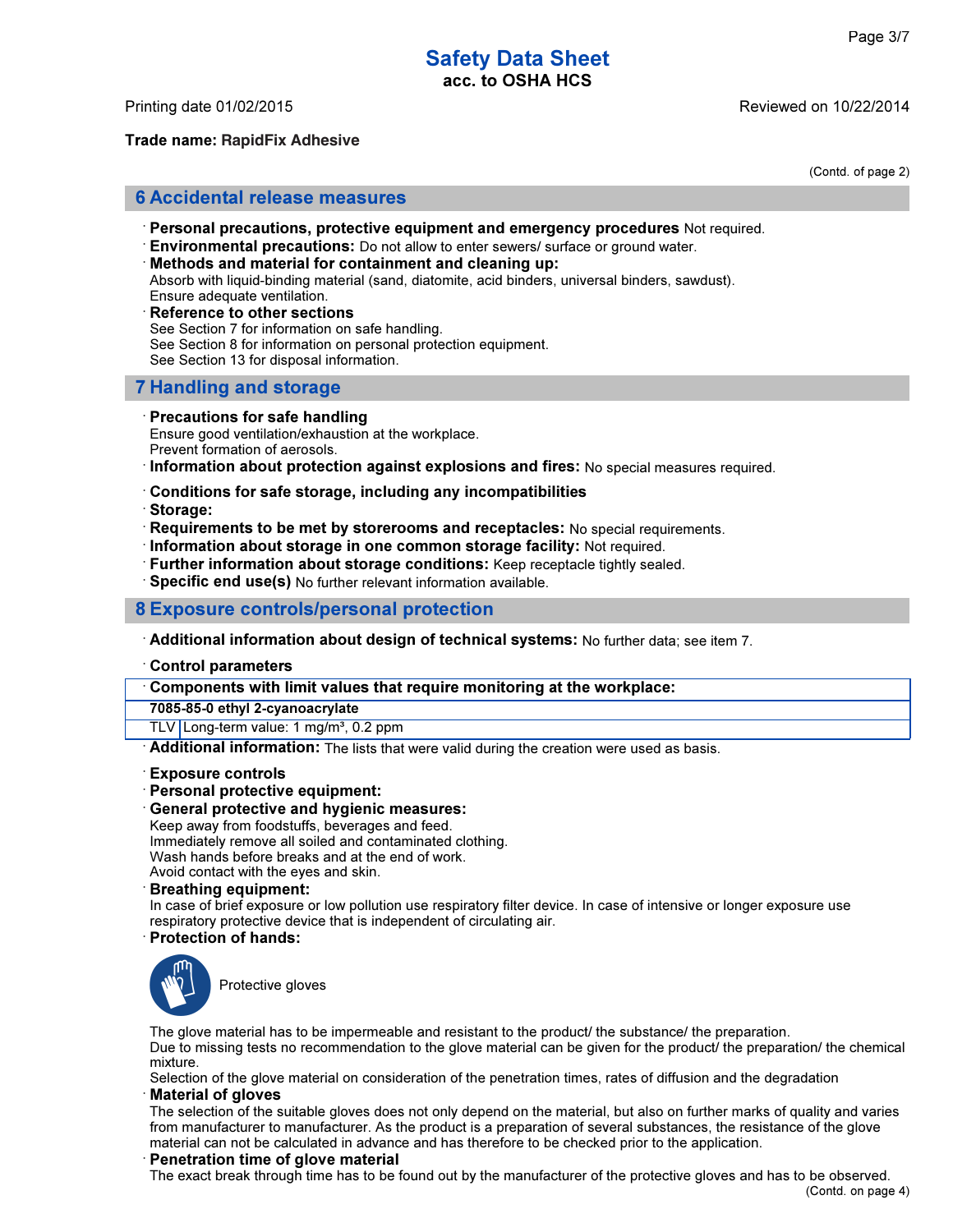# Safety Data Sheet<br>acc. to OSHA HCS

Printing date 01/02/2015 **Reviewed on 10/22/2014** 

Trade name: 2004 **RapidFix Adhesive**

(Contd. of page 3)

#### · Eye protection:



Tightly sealed goggles

### 9 Physical and chemical properties

| Information on basic physical and chemical properties<br><b>General Information</b>                                            |                                                                          |
|--------------------------------------------------------------------------------------------------------------------------------|--------------------------------------------------------------------------|
| · Appearance:                                                                                                                  |                                                                          |
| Form:<br>Color:<br>· Odor:<br>Odour threshold:                                                                                 | Liquid<br>Colorless<br>Characteristic<br>Not determined.                 |
| · pH-value:                                                                                                                    | Not determined.                                                          |
| <b>Change in condition</b><br><b>Melting point/Melting range:</b><br><b>Boiling point/Boiling range:</b>                       | Undetermined.<br>Undetermined.                                           |
| · Flash point:                                                                                                                 | 87 °C (189 °F)                                                           |
| · Flammability (solid, gaseous):                                                                                               | Not applicable.                                                          |
| · Ignition temperature:                                                                                                        |                                                                          |
| <b>Decomposition temperature:</b>                                                                                              | Not determined.                                                          |
| ∴ Auto igniting:                                                                                                               | Product is not selfigniting.                                             |
| Danger of explosion:                                                                                                           | Not determined.                                                          |
| <b>Explosion limits:</b><br>Lower:<br>Upper:                                                                                   | Not determined.<br>Not determined.                                       |
| Vapor pressure:                                                                                                                | Not determined.                                                          |
| <b>∙Density:</b><br><b>Relative density</b><br>· Vapour density<br><b>Evaporation rate</b><br>Solubility in / Miscibility with | Not determined.<br>Not determined.<br>Not determined.<br>Not determined. |
| Water:                                                                                                                         | Not miscible or difficult to mix.                                        |
| · Partition coefficient (n-octanol/water): Not determined.                                                                     |                                                                          |
| <b>∶Viscosity:</b><br>Dynamic:<br>Kinematic:                                                                                   | Not determined.<br>Not determined.                                       |
| <b>Solvent content:</b><br><b>Organic solvents:</b><br>$\cdot$ Other information                                               | 0.0%<br>No further relevant information available.                       |

### 10 Stability and reactivity

- · Reactivity
- · Chemical stability
- · Thermal decomposition / conditions to be avoided: No decomposition if used according to specifications.
- · Possibility of hazardous reactions No dangerous reactions known.
- · Conditions to avoid No further relevant information available.
- · Incompatible materials: No further relevant information available.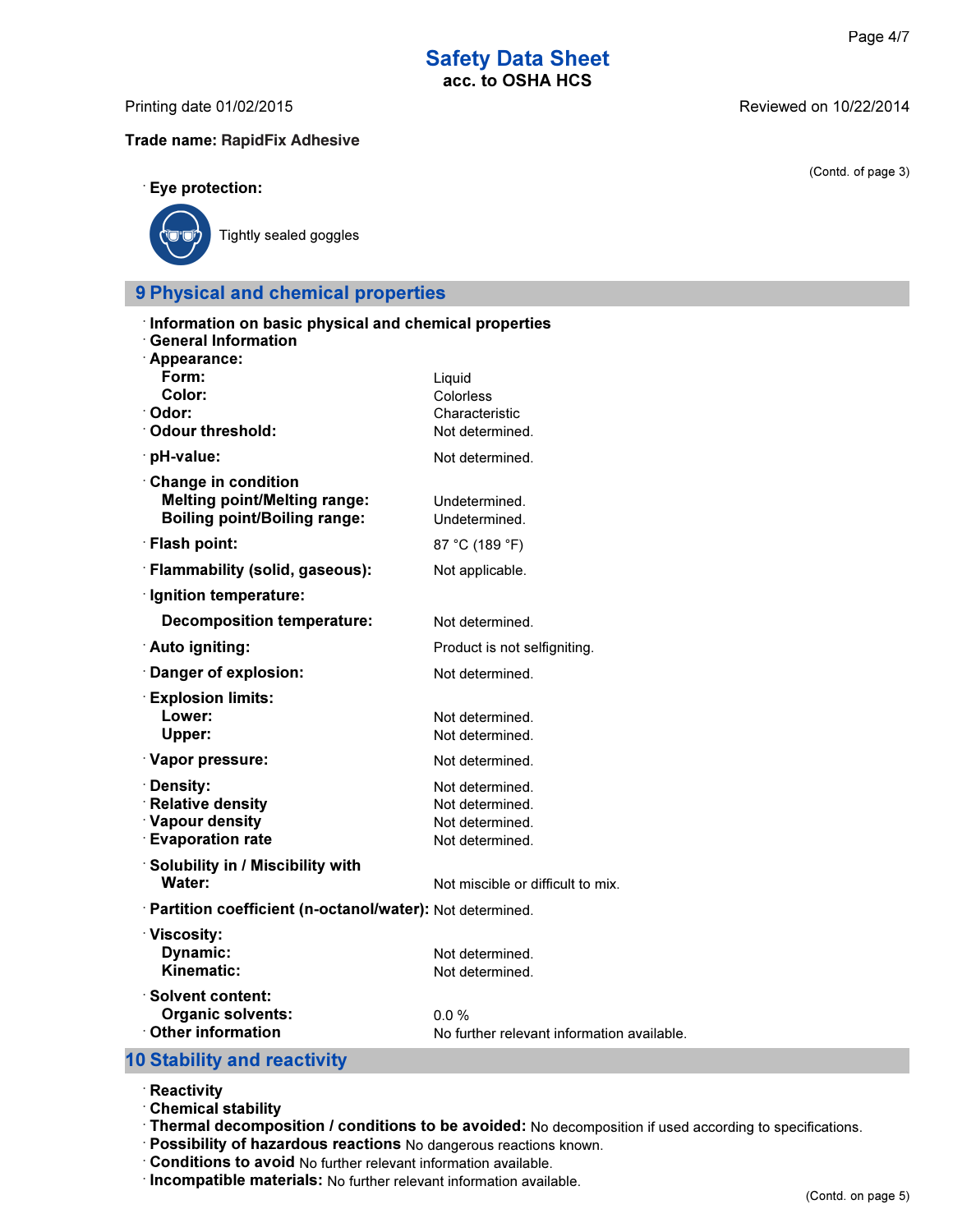(Contd. of page 4)

### Safety Data Sheet acc. to OSHA HCS

Trade name: 2004 **RapidFix Adhesive**

Printing date 01/02/2015 Reviewed on 10/22/2014

· Hazardous decomposition products: No dangerous decomposition products known.

#### 11 Toxicological information

#### · Information on toxicological effects

#### · Acute toxicity:

- · Primary irritant effect:
- · on the skin: Irritant to skin and mucous membranes.
- · on the eye: Irritating effect.
- · Sensitization: No sensitizing effects known.

#### · Additional toxicological information:

The product shows the following dangers according to internally approved calculation methods for preparations: Irritant

#### · Carcinogenic categories

### IARC (International Agency for Research on Cancer) 123-31-9 1,4-dihydroxybenzene 3 · NTP (National Toxicology Program)

None of the ingredients is listed.

OSHA-Ca (Occupational Safety & Health Administration)

None of the ingredients is listed.

#### 12 Ecological information

- · Toxicity
- · Aquatic toxicity: No further relevant information available.
- · Persistence and degradability No further relevant information available.
- · Bioaccumulative potential No further relevant information available.
- · Mobility in soil No further relevant information available.
- · Additional ecological information:
- · General notes:

Water hazard class 1 (Self-assessment): slightly hazardous for water

Do not allow undiluted product or large quantities of it to reach ground water, water course or sewage system.

#### Results of PBT and vPvB assessment

- · PBT: Not applicable.
- · vPvB: Not applicable.
- · Other adverse effects No further relevant information available.

#### 13 Disposal considerations

#### · Waste treatment methods

· Recommendation:

Must not be disposed of together with household garbage. Do not allow product to reach sewage system.

- · Uncleaned packagings:
- Recommendation: Disposal must be made according to official regulations.

#### 14 Transport information

| · UN-Number                       |      |
|-----------------------------------|------|
| <b>DOT, ADN, IMDG, IATA</b>       | Void |
| · UN proper shipping name         |      |
| DOT, ADN, IMDG, IATA              | Void |
| <b>Transport hazard class(es)</b> |      |
| · DOT, ADN, IMDG, IATA            |      |
| ∴Class                            | Void |
| · Packing group                   |      |
| DOT, IMDG, IATA                   | Void |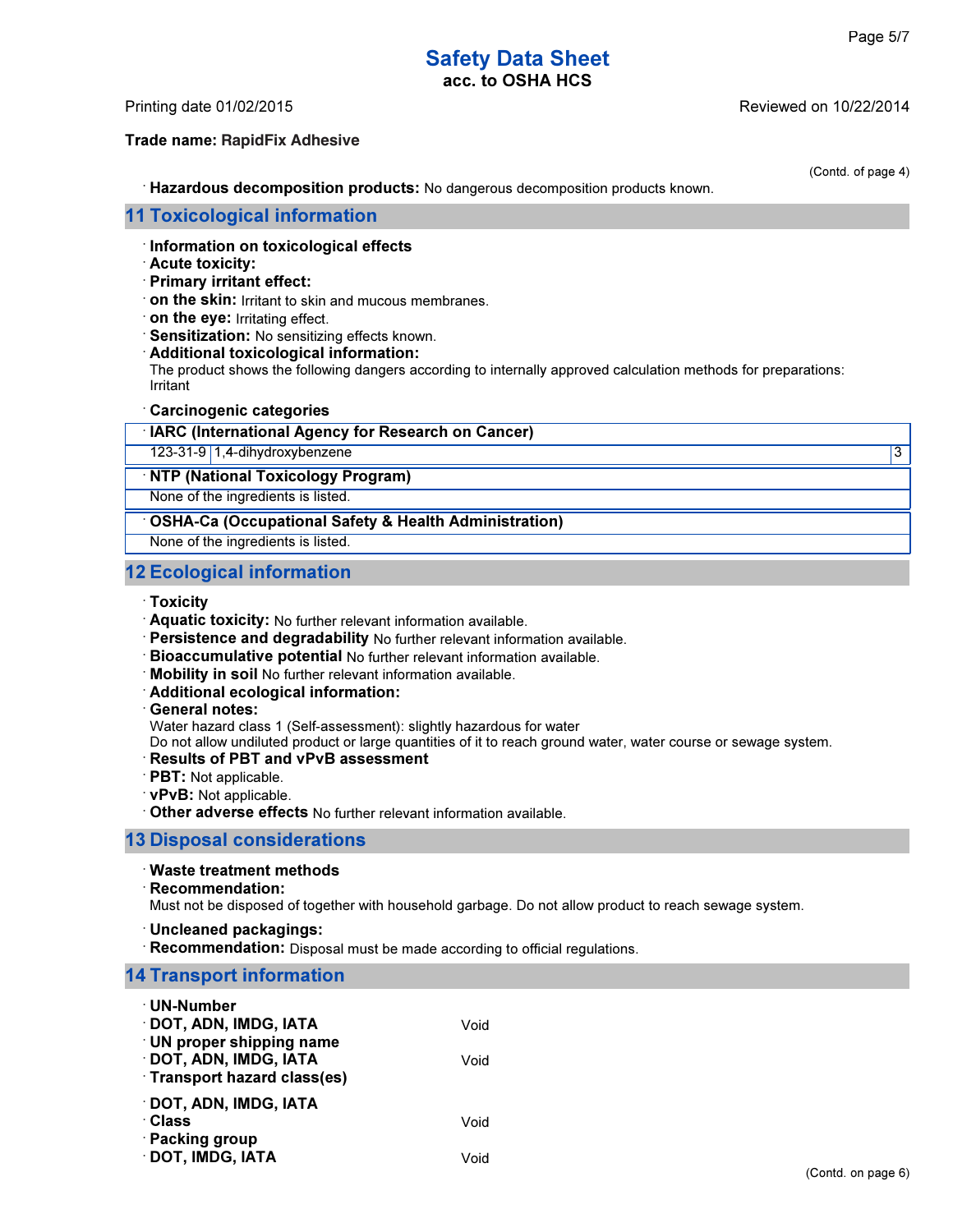(Contd. of page 5)

### Safety Data Sheet acc. to OSHA HCS

Printing date 01/02/2015 Reviewed on 10/22/2014

Trade name: 2004 **RapidFix Adhesive**

**Environmental hazards:** 

· Marine pollutant: No

 $\cdot$  Special precautions for user  $\cdot$  Not applicable.

· Transport in bulk according to Annex II of

MARPOL73/78 and the IBC Code Not applicable.

· UN "Model Regulation": -

#### 15 Regulatory information

 $\cdot$  Safety, health and environmental regulations/legislation specific for the substance or mixture · Sara

| Section 355 (extremely hazardous substances):               |                |
|-------------------------------------------------------------|----------------|
| 123-31-9 1,4-dihydroxybenzene                               |                |
| 79-11-8 chloroacetic acid                                   |                |
| Section 313 (Specific toxic chemical listings):             |                |
| 123-31-9 1,4-dihydroxybenzene                               |                |
| 79-11-8 chloroacetic acid                                   |                |
| <b>TSCA (Toxic Substances Control Act):</b>                 |                |
| All ingredients are listed.                                 |                |
| $\cdot$ Proposition 65                                      |                |
| <b>Chemicals known to cause cancer:</b>                     |                |
| None of the ingredients is listed.                          |                |
| Chemicals known to cause reproductive toxicity for females: |                |
| None of the ingredients is listed.                          |                |
| Chemicals known to cause reproductive toxicity for males:   |                |
| None of the ingredients is listed.                          |                |
| <b>Chemicals known to cause developmental toxicity:</b>     |                |
| None of the ingredients is listed.                          |                |
| <b>Carcinogenic categories</b>                              |                |
| <b>EPA (Environmental Protection Agency)</b>                |                |
| 109-63-7 diethyl ether--boron trifluoride                   | I (oral)       |
| TLV (Threshold Limit Value established by ACGIH)            |                |
| 123-31-9 1,4-dihydroxybenzene                               | A <sub>3</sub> |

79-11-8 chloroacetic acid A4

· NIOSH-Ca (National Institute for Occupational Safety and Health)

None of the ingredients is listed.

GHS label elements The product is classified and labeled according to the Globally Harmonized System (GHS). · Hazard pictograms



Signal word Warning

· Hazard-determining components of labeling:

ethyl 2-cyanoacrylate

· Hazard statements

Combustible liquid.

Causes skin irritation.

Causes serious eye irritation.

May cause respiratory irritation.